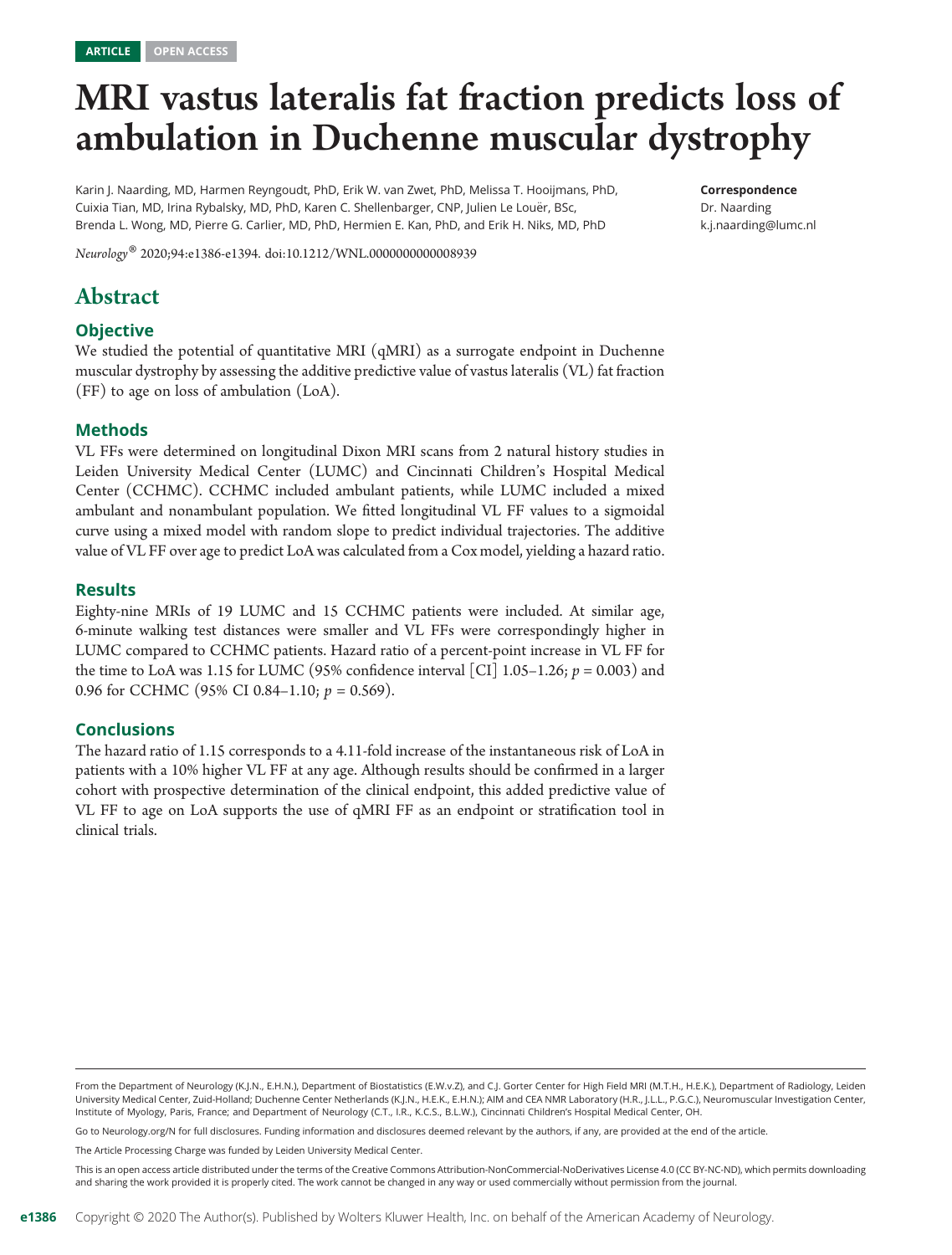# **Glossary**

CCHMC = Cincinnati Children's Hospital Medical Center; CI = confidence interval; DMD = Duchenne muscular dystrophy;  $FF = fat fraction; ICC = intraclass correlation coefficient; LoA = loss of ambulation; LUMC = Leiden University Medical$ Center; PRO-DMD-01 = Prospective Natural History Study of Progression of Subjects With Duchenne Muscular Dystrophy;  $qMRI =$  quantitative MRI;  $ROI =$  region of interest;  $SI =$  signal intensity;  $6MWT = 6$ -minute walking test;  $TE =$  echo time;  $TR$  = repetition time;  $VL$  = vastus lateralis.

Duchenne muscular dystrophy (DMD) is characterized by progressive replacement of muscle tissue with fat and fibrosis due to the absence of full-length dystrophin.<sup>1</sup> Although the first drugs have now received regulatory approval, there is still a medical need, with many ongoing and planned clinical trials.<sup>2</sup> Such trials are challenging in the pediatric population because of the rarity of the disease, a different rate of progression in different patients, and clinical endpoints that can be influenced by patient motivation.<sup>3</sup> Objectively quantified and predictive surrogate endpoints could overcome these limitations, but only if a clear interdependence between the outcome measure and clinically meaningful milestones is demonstrated.

Both scientists and regulatory agencies consider muscle fat fraction (FF), measured by quantitative MRI (qMRI) or magnetic resonance spectroscopy, as a potential surrogate endpoint in trials. $4-7$  qMRI of the lower extremity can noninvasively, objectively, and accurately assess muscle FF in DMD and is reproducible.<sup>8-12</sup> Longitudinal DMD studies demonstrated a sigmoidal increase in FF in leg muscles.<sup>13,14</sup> The FF of the vastus lateralis (VL) muscle has been shown to have a large effect size in detecting 1-year change compared to other leg muscles.<sup>8</sup>

Cross-sectional correlations between strength, function, and muscle FF have been described.<sup>4,5,9,15-20</sup> However, because FF increases with age, it will always correlate with the declining functional parameters in DMD. Therefore, a simple correlation alone will not suffice. In this study, we show that VL FF has additive predictive value to age on loss of ambulation (LoA).

# Methods

## Participants and study design

Patients with DMD participated in natural history studies at Leiden University Medical Center (LUMC), the Netherlands, or at Cincinnati Children's Hospital Medical Center (CCHMC), Ohio. The LUMC patients were recruited from the Dutch Dystrophinopathy Database.<sup>21</sup> Selected MRI results of this study have been previously reported.<sup>13,22,23</sup> The CCHMC participants were recruited from the international Prospective Natural History Study of Progression of Subjects With Duchenne Muscular Dystrophy (PRO-DMD-01) that started in 2012. For this work, LUMC, CCHMC, and the Institute of Myology collaborated as part of the BIOIMAGE-

Neuromuscular Diseases (BIOIMAGE-NMD) consortium (project identifier 602485, funded under FP7-HEALTH). Inclusion criteria at both LUMC and CCHMC were a confirmed genetic mutation in the  $DMD$  gene and being  $\geq$ 5 years of age. In addition, at CCHMC, patients had to have a mutation that would be amenable to skipping of exon 44, 45, 51, 52, 53, and 55 and had to be able to walk at least 75 m unassisted in the 6-minute walking test (6MWT); these constraints were not applied in the selection of LUMC patients. Main exclusion criteria at both LUMC and CCHMC were the presence of contraindications for MRI and participation in a clinical study with an investigational medicinal product. MRI examinations took place at LUMC at baseline and 12, 24, and 30 months between August 2013 and December 2016; at CCHMC, examinations took place at baseline and 6, 12, and 18 months between January 2015 and August 2016.

#### Standard protocol approvals, registrations, and patient consents

The local ethics committee at each site approved the study conducted at that site. Written informed consent was obtained from patients and parents. The PRO-DMD-01 natural history study was registered under the following clinical trial identifier number: NCT01753804.

#### Determination of clinical endpoint and cohort characteristics

We defined LoA as the patient being unable to walk 5 m without assistance or orthoses. If LoA was established during ongoing yearly follow-up, we used the month and year of LoA registered in clinical documentation. In addition, if there was recent clinical documentation that the patient was still ambulant, we used the date of that documentation as the last follow-up. When it was unknown whether patients were still ambulant or the exact month and year of LoA had not been registered, detailed interviews with patients and parents were conducted by telephone between July 2017 and July 2018. For those still ambulant patients, we defined the last interview date as the last follow-up. History of corticosteroid use was also established from clinical documentation or assessed during this interview. 6MWT data were derived from the natural history study visits. For LUMC patients, data from outpatient visits before and after the natural history study were added.

#### MRI acquisition

At both sites, the position of the patients was feet first supine. A 16-channel anterior array receive coil was used in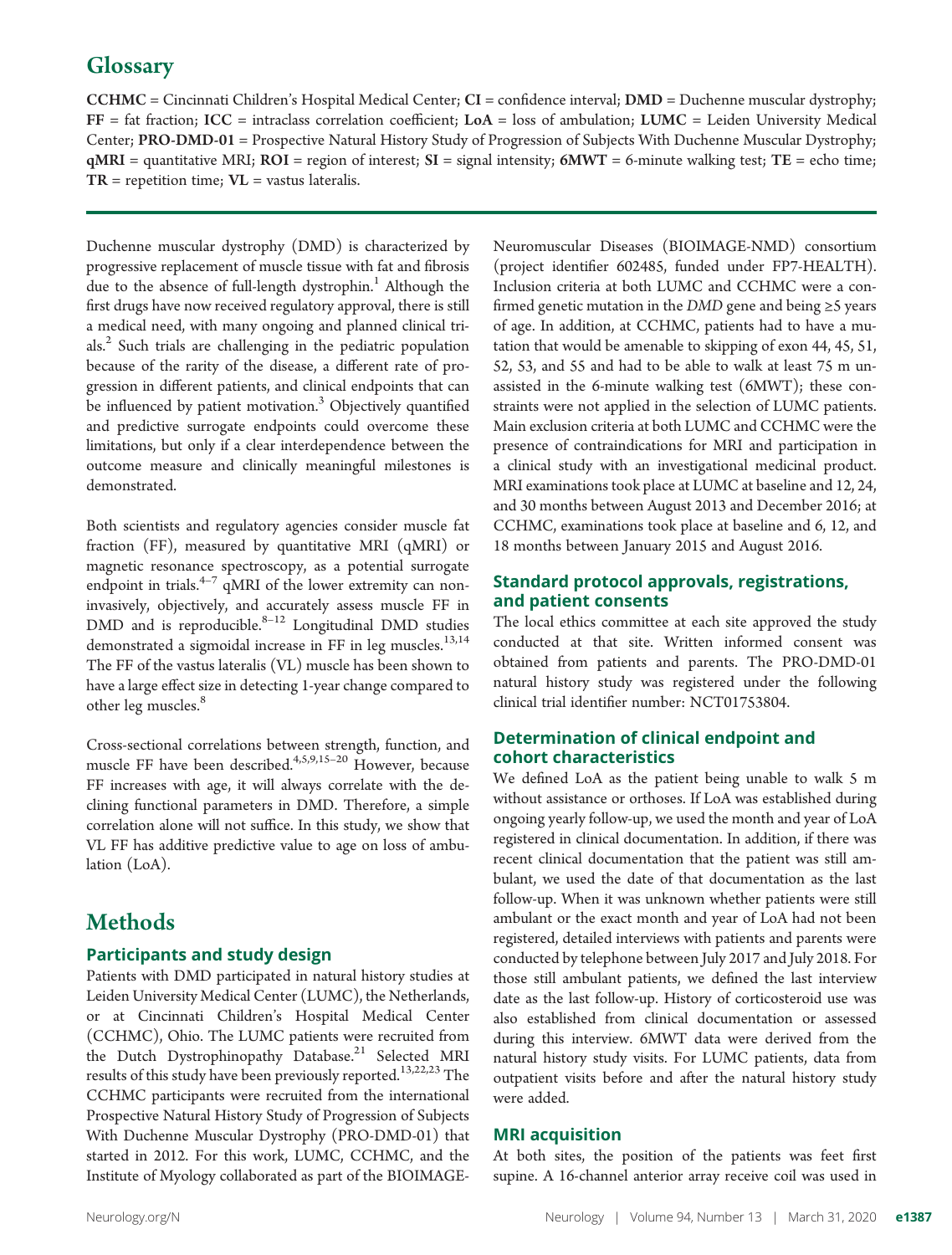combination with a 12-channel array receive coil that was located within the table. FFs were determined from 3-point gradient echo Dixon images of the thigh. At the LUMC, images of the right thigh were acquired on a 3T MRI scanner (Ingenia, Philips Healthcare, Best, the Netherlands), as described previously.<sup>23</sup> Dixon scans were acquired with  $23$ slices, a voxel size of  $1 \times 1 \times 10$  mm, and an interslice gap of 5 mm (repetition time [TR]/echo time [TE]/echo time shift  $[\Delta TE]$  210/4.41/0.76 milliseconds, flip angle 8°). At CCHMC, images of both thighs were acquired on a 1.5T MRI scanner (Ingenia). Scans consisted of 35 partially overlapping slices with a voxel size of  $1 \times 1 \times 10$  mm (TR/ TE/ $\Delta$ TE 11.25/2.4/2.3 milliseconds, flip angle 3°). At both sites, sedation was not necessary, and while the entire scan protocol, including other scan types and lower leg scans, took up to 1 hour, we could acquire the Dixon scan within 10 minutes, including planning and positioning.

#### MRI analysis

Data were reconstructed with the manufacturer's software assuming a single peak in the lipid spectrum and without T2\* relaxation correction. Recent studies have shown differences in fat replacement along the proximodistal axis of the muscle in  $\text{DMD}$ ,<sup>23,24</sup> which necessitated precise definition of the region of interest (ROI) along this axis for comparison of MRI data from both sites. Two observers from LUMC (K.J.N.) and the Institute of Myology (H.R.) determined in consensus the most proximal slice where the biceps femoris short head was still visible.<sup>17</sup> This slice was defined as the center slice around which multiple slices covering 70 mm of the VL muscle were analyzed. The observers also determined in consensus which scans had to be excluded because of major movement artifacts, water/fat swaps, or other artifacts in the VL. The observers then independently drew ROIs of the VL muscle using Medical Image Processing, Analysis and Visualization software [\(mipav.cit.nih.gov\)](http://mipav.cit.nih.gov). ROIs were drawn on 5 consecutive slices for LUMC and on every second slice for CCMHC for a total of 7 slices around the center slice. The boundaries of the ROIs were drawn exactly on the muscle border. Next, we performed an inward erosion of 2 mm for every ROI to avoid contamination of ROIs with subcutaneous fat and fatty intermuscular septa (figure 1). FF values were calculated per slice as signal intensity (SI) fat/(SI fat + SI water)  $\times$  100 from the reconstructed fat and water images. VL FFs were calculated as a weighted mean value based on the number of VL pixels per slice. To correct for differences in TR and flip angle, FF values were corrected for field strength–specific T1 partial saturation effects using literature values for muscle and fat tissue.<sup>25</sup>

#### Statistical analysis

We assessed agreement between VL FFs from the 2 observers using an intraclass correlation coefficient (ICC) with a 2-way random model and absolute agreement. $^{26}$ Bland-Altman analysis was also performed to determine bias and limits of agreement between both observers. We modeled the VL FFs, calculated the hazard ratios, did a Spearman

#### Figure 1 VL ROI



Example of a region of interest (ROI) drawn on the vastus lateralis (VL) (outer line) and the 2-mm inward erosion (inner line) on a water image (left) and corresponding fat image (right).

correlation, and generated the growth charts for the 2 cohorts separately because of the differences in inclusion criteria.

As a percentage, VL FF is bound between values of 0 and 100. Bounded outcomes often have nonstandard probability distributions that make their statistical analysis complex. However, when we apply the logit transformation to FF, the range of the new variable (Y) becomes unbounded, and we can use standard statistical methods that rely on the normal (gaussian) distribution:

$$
Y = \ln\left(\frac{FF}{100 - FF}\right)
$$

To account for the correlation between the longitudinal FF measurements for each patient, we fitted a linear (mixed) model to our outcome Y with age as the only covariate and a random slope per individual. After transformation back to the original scale by application of a logistic transformation, VL FFs of all patients at any time had been predicted.

To calculate the additive predictive value of VL FF to age on LoA, we fitted a Cox proportional hazards model with predicted VL FF as a time-varying covariate. This model defines time intervals for the entire follow-up on the basis of the ages at which an event occurs, that is, either LoA or the end of follow-up. Per time interval, it links the predicted VL FF to the ambulant status at the end of that interval for each patient. An advantage of this method is that LoA events that took place before the first MRI had been acquired (i.e., in patients who were nonambulant at baseline) and all patients with ≥1 VL FF data points can be included in the analysis. The hazard ratio from the model is then calculated as follows:

# Hazard ratio =  $e^{(loghazard * 1)}$

For this, a value of  $p < 0.05$  tested with the Wald test was considered significant. Next, the increase in instantaneous risk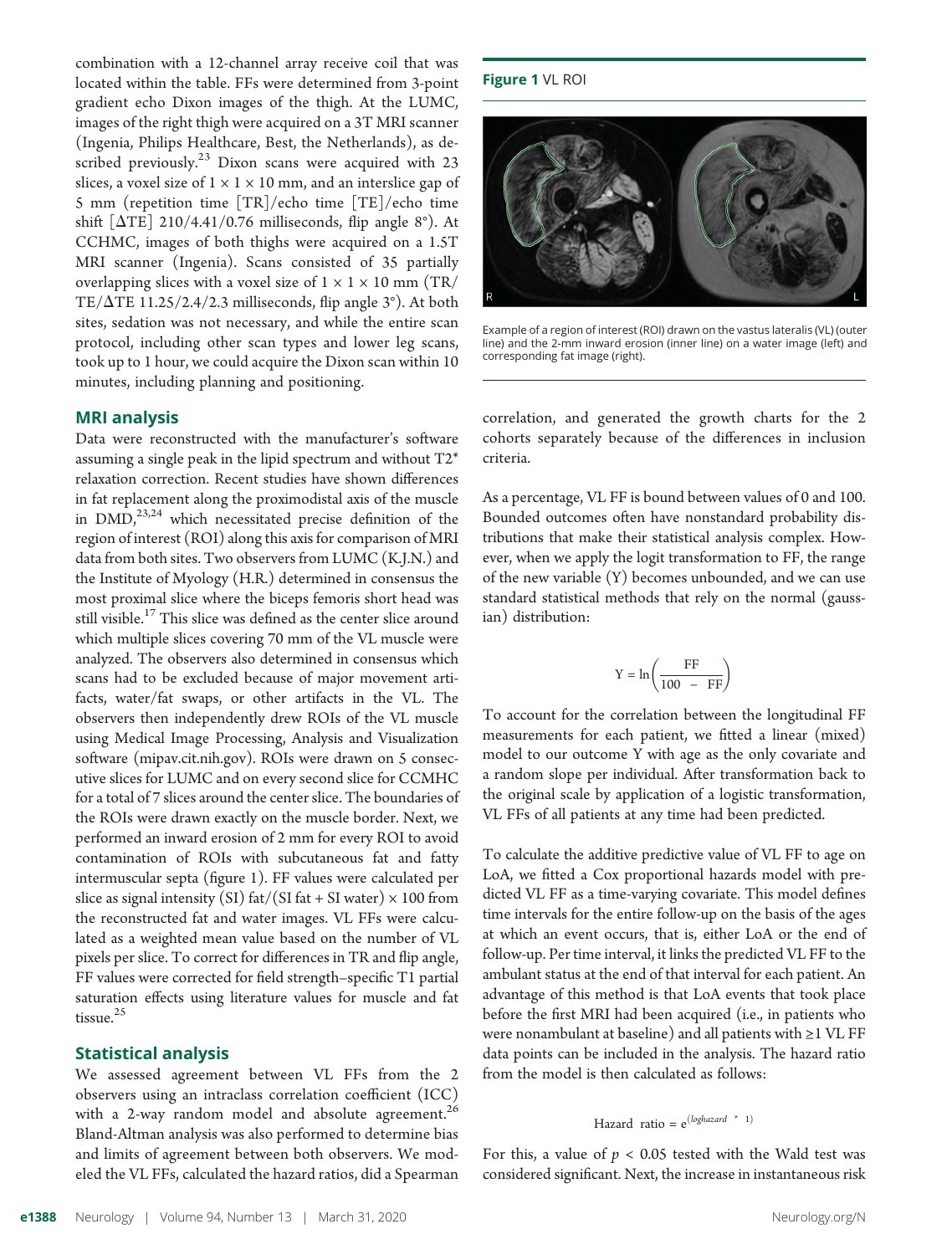of LoA caused by the number of percent-points increase in VL FF ( $\Delta$ FF) can be calculated as follows:

Increase in instantaneous risk of  ${\rm LoA} = {\rm e}^{(loghazard \ * \ \Delta FF)}$ 

We performed Spearman correlation analysis to assess the relationship between age at LoA and the nonnormally distributed individual slope of the predicted VL FF curve. On the basis of the predicted VL FF curves with a normally divided set of slopes, we generated a growth chart with differing slopes for patients at different percentiles of the disease spectrum. Using the hazard ratio, we transformed the predicted VL FF growth curves to survival curves for preserved ambulation, in which, for example, a patient on the third percentile in the VL FF growth chart is also on the third percentile in the survival chart.

#### Data availability

Anonymized data can be made available to qualified investigators on request.

# Results

#### Data inclusion and cohort characteristics

Twenty-two patients from LUMC and 16 from CCHMC participated in both natural history studies. For 3 patients from LUMC and 1 from CCHMC, no useable thigh MRI scan was available at any time point due to either an inability to complete the scan or movement artifacts. This led to the availability of 46 useable MRIs and therefore VL FF data points from 1 to 4 time points of 19 LUMC patients and 43 data points from 1 to 4 time points of 15 CCHMC patients. Figure 2 shows flowcharts



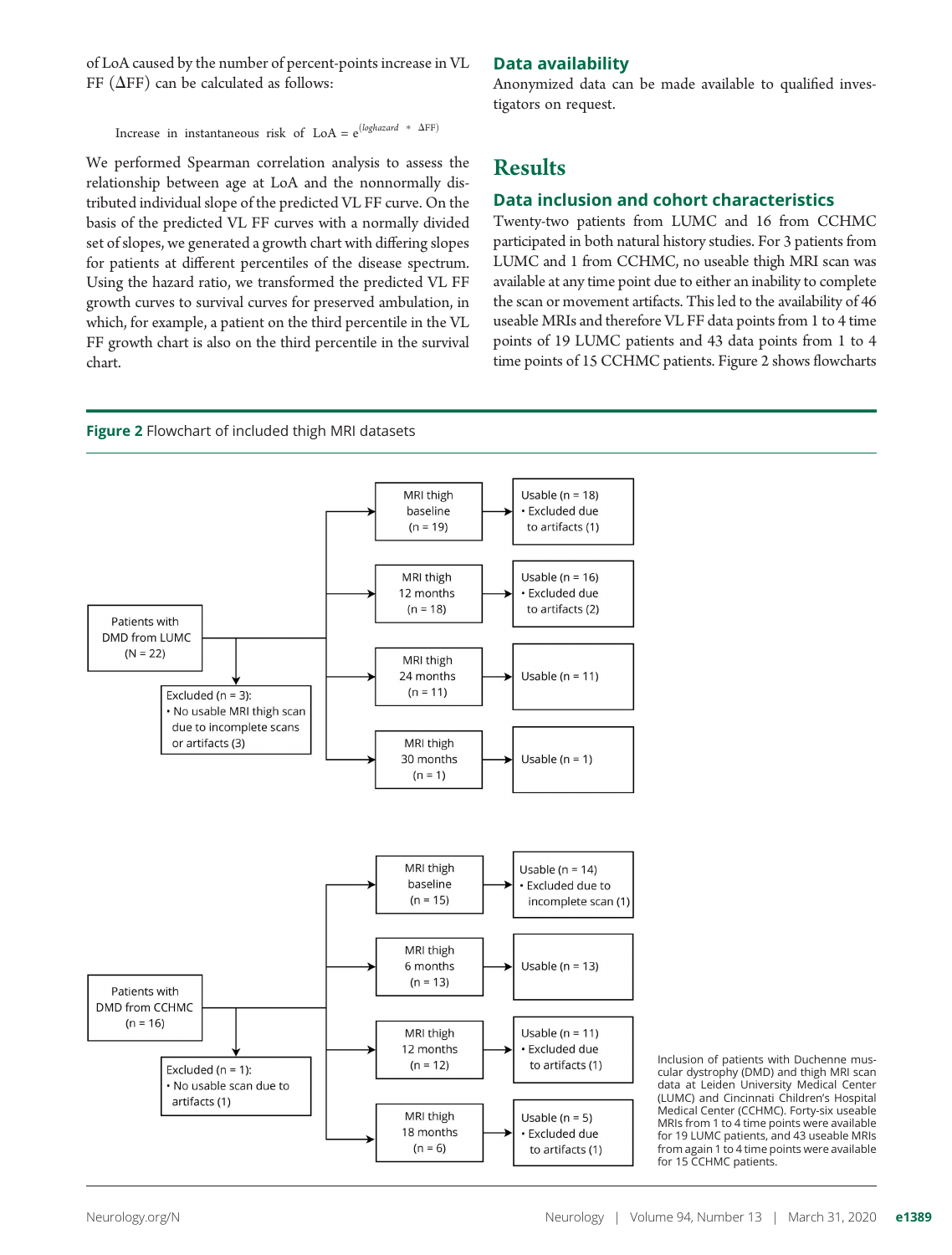**Table** Characteristics of both study cohorts

| LUMC ( $n = 22$ )               | CCHMC $(n = 16)$                 |
|---------------------------------|----------------------------------|
|                                 |                                  |
| 9.2(7.4; 12.3)                  | 11.2 (9.0; 12.5)                 |
| 2(9.1)                          | 5(31.3)                          |
| 18 (81.8)                       | 16 (100.0)                       |
| 17 (77.3)                       | 0(0.0)                           |
| 1(4.5)                          | 16 (100.0)                       |
| 5.9 $(5.0; 7.7)^a$              | 4.3(3.5; 6.2)                    |
| $-0.7$ (-1.5; 0.3) <sup>c</sup> | $-3.3$ (-4.2; -2.7) <sup>c</sup> |
| $1.3(0.7; 2.4)^c$               | $2.6$ (1.4; 3.9) <sup>c</sup>    |
| 17.5 (16.4; 25.4) <sup>c</sup>  | 19.4 (17.3; 23.9) <sup>c</sup>   |
| 9(41.9)                         | 0(0.0)                           |
|                                 |                                  |
| 8(36.4)                         | 3(18.8)                          |
| 10.8 (9.0; 12.1)                | 13.6; 14.5; 15.3                 |
| 12.2 (10.6; 13.7)               | 12.9 (11.5; 14.7)                |
|                                 |                                  |

Abbreviations: CCHMC = Cincinnati Children's Hospital Medical Center; LUMC = Leiden University Medical Center.

Characteristics of all patients from the LUMC and CCHMC cohorts. For 3 LUMC patients and 1 CCHMC patient, there was no usable thigh MRI available at any time point. Values are median (first; third quartiles), number of patients (percent), or the actual values of all patients.

a One patient never used corticosteroids and therefore has no starting age.

b SDs calculated from the Dutch growth diagrams for height by age and weight by height for boys 1 to 21 years of age, which originate from the 2009 Fifth Dutch Growth Study.<sup>43</sup>

 $\epsilon$  Height of 1 patient from both LUMC and CCHMC could not be recovered.

of MRI data inclusion, and the table presents characteristics for the LUMC and CCHMC cohorts. On average LUMC patients were younger and taller and had lower body mass index values than CCHMC patients. LUMC patients mostly used prednisone in an intermittent schedule and from a later age than CCHMC patients, who all used daily deflazacort. Furthermore, CCHMC patients were more often eligible for skipping of exon 44. Seven participants from LUMC with available VL FF data were nonambulant at baseline, while all participants from CCHMC were ambulant as a result of the inclusion criteria for that study. During follow-up, LoA occurred in 10 patients with available VL FF data, 7 from LUMC and 3 from CCHMC. On average, LUMC patients lost ambulation at a younger age.

#### Reliability of MRI parameters

The interobserver reliability for VL FF was excellent, with an ICC of 1.0 (95% confidence interval [CI] 1.0–1.0). Using the Bland Altman analysis, we found a mean bias of 0.1% in VL FF with limits of agreement of −0.9% to 1.2%.

#### Visual relation between ambulation and VL FF

The relation between the absolute 6MWT distances and VL FF was similar in both cohorts (figure 3A). However, CCHMC patients walked longer distances at a later age than LUMC patients although with considerable interindividual

variation in the 6MWTs (figure 3B). In parallel, VL FFs were higher and increased faster over time in LUMC patients compared to CCHMC patients, and VL FFs from patients from both centers corresponded visually to the sigmoid curves described previously (figure  $3C$ ).<sup>13,14</sup>

#### Quantitative relation between ambulation and VL FF

Figure 3D shows original and predicted VL FF data. On average, LUMC patients showed steeper slopes for increasing FF than patients from CCHMC. The hazard ratio of a percent-point increase in VL FF for the time to LoA was 1.15 (log hazard ratio 0.14, 95% CI 1.05–1.26, Wald test  $p = 0.003$ ) in the LUMC dataset, and 0.96 (log hazard ratio −0.04, 95% CI 0.84–1.10, Wald test  $p = 0.569$  in the CCHMC dataset. The hazard ratio in the LUMC cohort of 1.15 corresponds to a 4.11-fold increase of the instantaneous risk of LoA in patients with a 10% higher VL FF at any age. Because of the limited number of events in the CCHMC cohort, we could assess the Spearman rank correlation and the survival chart only in the LUMC cohort. In LUMC patients, FF increased more rapidly (i.e., steeper slope) in those who lost ambulation at an earlier age ( $\rho = -0.72$ ,  $p = 0.001$ , figure 3E). The LUMC VL FF growth chart (figure 4A) and survival chart (figure 4B) illustrate how the different VL FF curves relate to a range of LoA trajectories.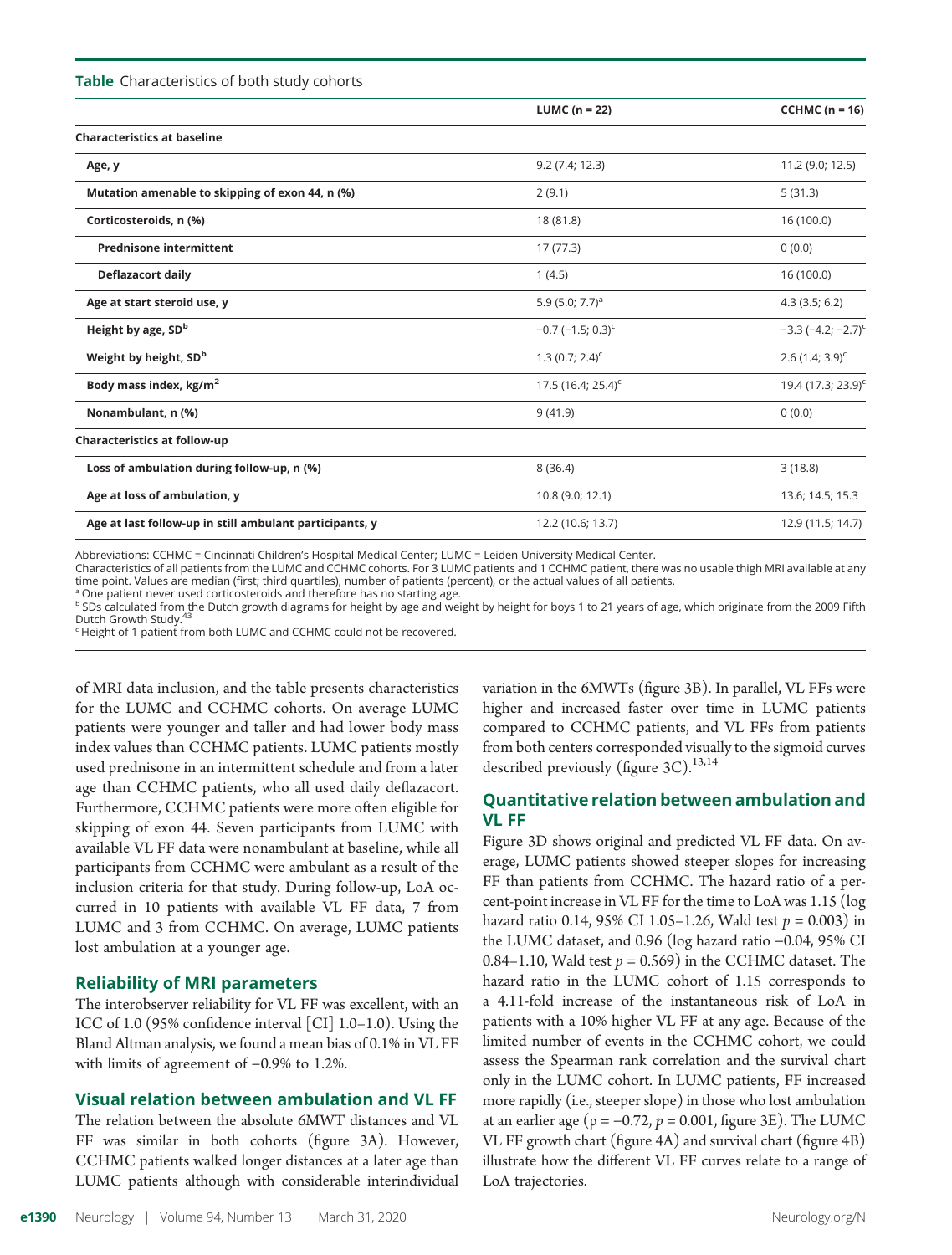Figure 3 Longitudinal 6MWT and VL FF data



Longitudinal data of patients with Duchenne muscular dystrophy (DMD) from Leiden University Medical Center (LUMC) (dark circles) and Cincinnati Children's Hospital Medical Center (CCHMC) (lighter squares). (A) 6-Minute walking test (6MWT) results plotted vs vastus lateralis (VL) fat fraction (FF). LUMC and CCHMC patients with similar 6MWT results have similar VL FFs. FFs from nonambulant patients are plotted as 0 m on the 6MWT. (B) 6MWT data plotted vs age. CCHMC patients on average walk longer distances at later ages than LUMC patients. Age at loss of ambulation (LoA) is plotted as 0 m. (C) Original VL FF results plotted vs age. On average VL FF results were higher and increased faster over time in LUMC patients compared to CCHMC patients. Data visually correspond to a sigmoid curve. (D) Original and predicted VL FF results plotted vs age. Patients with higher VL FFs at younger ages or faster FF increases had steeper predicted FF slopes. On average, LUMC patients showed steeper slopes than patients from CCHMC. Logistic curves from 2 LUMC patients at comparable ages are highlighted (pink lines) to illustrate the relationship with their LoA, depicted as an X, at 11.4 and 13.1 years of age. (E) Individual slope of the predicted FF curves plotted vs age at LoA. With the use of a Spearman correlation analysis on the LUMC cohort, there was a negative correlation between these variables  $(p = -0.72, p = 0.001).$ 

# **Discussion**

This study aimed to relate quantitative muscle MRI to a clinically meaningful endpoint in DMD to substantiate the use of qMRI in clinical trials. The elevated hazard ratio in the LUMC cohort supports the use of qMRI as a surrogate outcome measure in clinical trials in DMD because it shows a direct relation between VL FF and losing ambulation.

Natural history studies and multiple placebo cohorts from clinical trials show that DMD progresses at different rates in different patients.<sup>27–32</sup> The most commonly used 6MWT and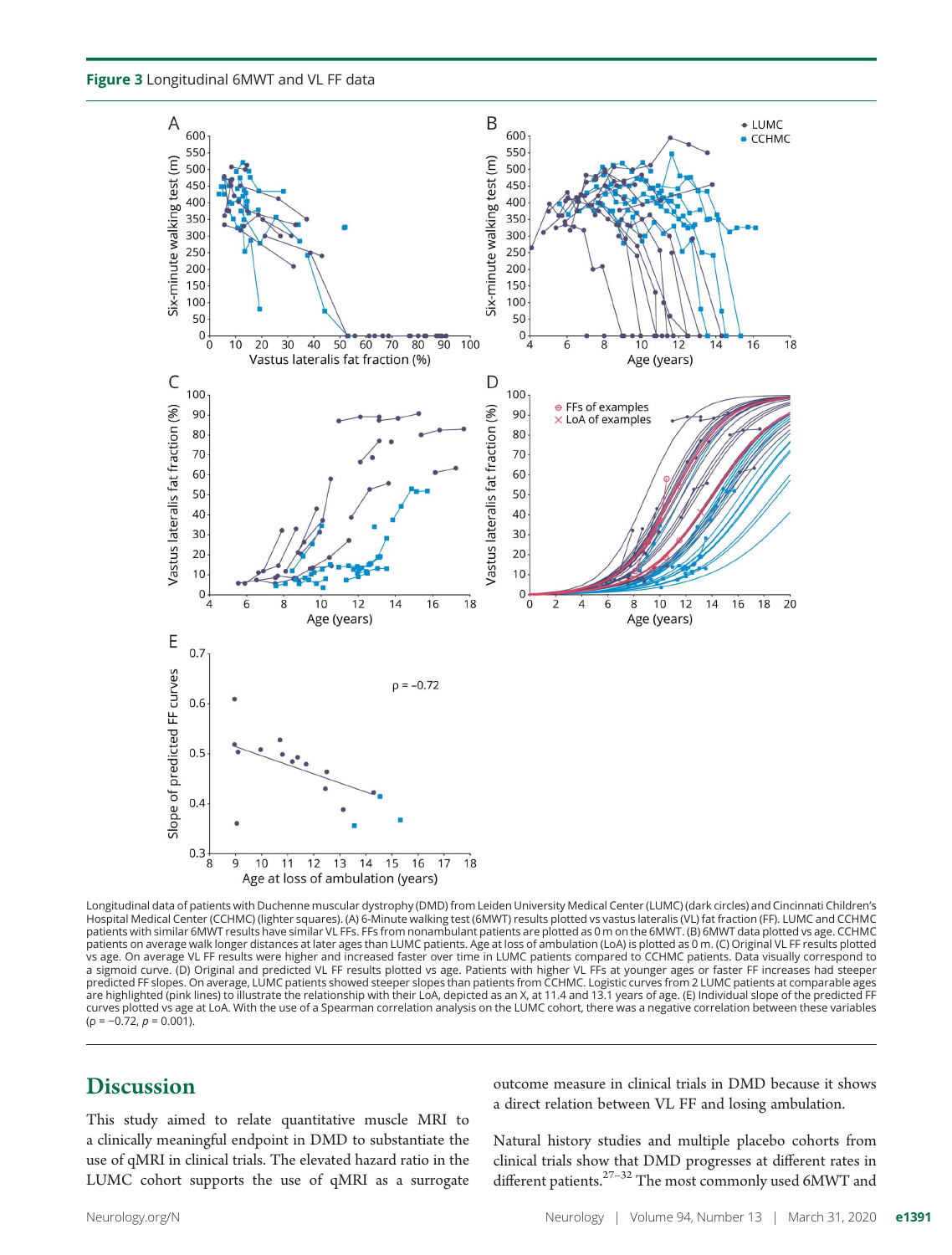

Figure 4 VL FF growth chart and survival chart of preserved ambulation for the LUMC cohort

Growth charts based on data of patients with Duchenne muscular dystrophy (DMD) from Leiden University Medical Center (LUMC) plotted vs age. (A) We generated a vastus lateralis (VL) fat fraction (FF) growth chart with a 3rd, 10th, 25th, 50th, 75th, 90th, and 97th percentile curve from the predicted LUMC VL FF data. (B) Using the resulting hazard ratio from the LUMC cohort, we transformed the predicted LUMC VL FF growth curves to survival curves for preserved ambulation. A patient on the third percentile in the VL FF growth chart is also on the third percentile in the survival chart.

any functional test of individual ambulant patients with DMD are hallmarked by successive periods of increase, stabilization, and decline. This limits their applicability in clinical trials including both early- and late-ambulant boys, especially when studying drugs such as antisense oligonucleotides that aim to prevent deterioration through exon skipping rather than to improve muscle strength. In contrast to clinical parameters in this growing population, FF increases throughout life according to a sigmoidal curve.<sup>13,14</sup> The use of qMRIdetermined FFs as a surrogate outcome in clinical trials has so far been hampered by the absence of large natural history  $datasets<sup>3</sup>$  and a clear interrelation with functional and clinically meaningful outcomes. While cross-sectional correlations between muscle FF, strength, and function at the time of qMRI or magnetic resonance spectroscopy have been described extensively in DMD, a correlation does not prove causality.4,5,9,15–<sup>20</sup> Even unrelated biological parameters that

consistently increase or decrease with age will inherently correlate with functional parameters in a progressive disease. Therefore, such correlations alone are not sufficient to qualify qMRI FF as a surrogate outcome measure. In addition, many of these studies used outcomes of clinical assessments as a correlate rather than milestones such as LoA. This last variable is clearly clinically meaningful in the course of DMD, while, for example, absolute distances on the 6MWT are more difficult to interpret.<sup>6,7</sup> Finally, the survival analysis applied here enables the use of previously reached endpoints and longer follow-up without patients having to continue visiting the study site because it relates qMRI FF to a clinical endpoint rather than an assessment performed at the time of MRI.

The excellent interobserver reliability found is important in view of differences in fat replacement along the proximodistal axis of muscles in DMD.<sup>23</sup> In facioscapulohumeral muscular dystrophy, FF determination also yielded an excellent interobserver reliability (ICC 0.992).<sup>33</sup> Thus, ROIs can confidently be drawn at local sites in clinical trials across multiple institutions, while decisions on scan inclusion and which slices to use should be made with central reading. Furthermore, previous studies reported that FF determination is accurate and reproducible on 1.5T and 3.0T MRI scanners.<sup>34</sup> Together with the high intersite reliability and repeatability previously shown in  $\text{DMD}$ ,<sup>12</sup> these results even further support the feasibility of the use of qMRI to determine FF in DMD in multicenter studies.

Increasingly, trial designs rely on categorizing patients according to their baseline walking distance<sup>35</sup> or the inclusion of patients in whom combined results of functional tests and age predict a certain trajectory (e.g., NCT02851797). Modeling the rate of disease progression by qMRI FF as applied in the current study could be used to determine a patient-specific sigmoidal FF curve that is consistent throughout the course of the disease and to facilitate the inclusion of a targeted population at baseline.<sup>36</sup> Similarly, the hazard ratio resulting from the survival analysis and VL FF growth chart could be used in trials to generate a survival chart. Every patient-specific sigmoidal FF curve then corresponds to a percentile curve on the VL FF growth chart and to a percentile curve on the survival chart for a clinical endpoint (figure 4, A and B). Thus, the analysis can be used to stratify randomization to better account for prognostic factors in the small sample sizes that are available in this rare disease.

The 2 cohorts consisted of patients with clinically and genetically confirmed DMD, which was the main inclusion criterion for both natural history studies. Consistent with prior studies, $^{28}$ individual 6MWT trajectories at both sites showed a high interpatient variability. However, CCHMC patients were clearly at the better end of the disease spectrum. Possible explanations are the selection of only ambulant patients for the natural history study protocol at CCHMC, the earlier start of steroid treatment, the use of another steroid regimen, and the selection of skippable mutations. In previous studies, daily deflazacort and daily prednisone appear to have similar effects on strength and function tests in  $\text{DMD}$ ,<sup>37,38</sup> while in other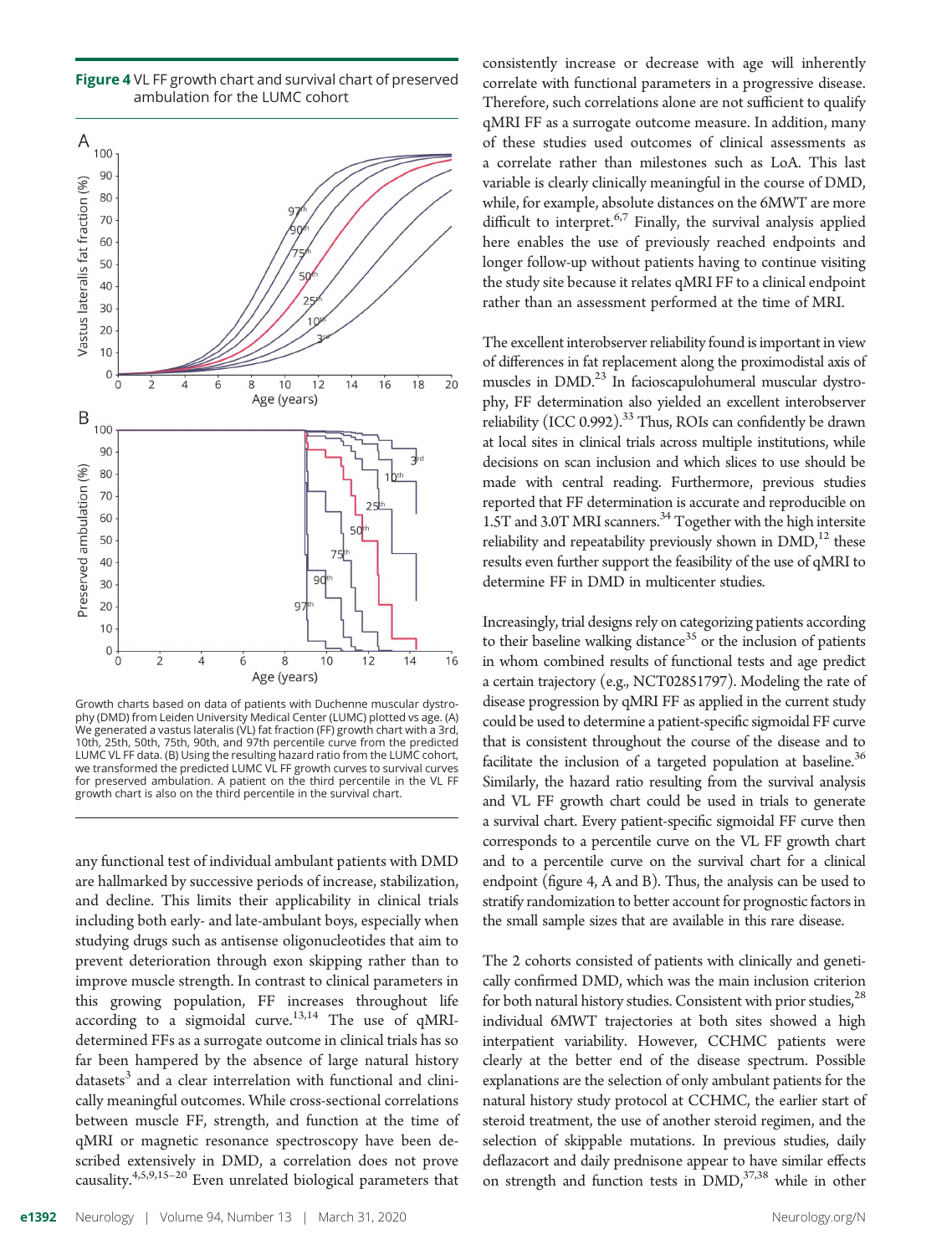studies, daily deflazacort and daily prednisone seem to have superior effects on ambulation compared to intermittent dosing of prednisone.<sup>39,40</sup> Eligibility for skipping of exon 44 is also known to be associated with a milder disease course.<sup>41,42</sup> Despite these differences in motor performance by age, the absolute distances walked on the 6MWTs showed a similar relationship with the VL FF in both cohorts, illustrating the tight association between VL FF and ambulatory ability.

Several limitations of the study need to be mentioned. First, the hazard ratio results could not be replicated in the CCHMC cohort. This could be due to the limited number of 3 LoA events that happened during a follow-up period for ambulant patients of 2.2 to 3.0 years. In contrast, 7 of the 19 LUMC patients with VL FF data lost their ambulation before the start of the study, and another 7 lost their ambulation during the follow-up period for ambulant patients of 4.5 to 5.0 years. Second, meticulous determination of LoA is important for the model, and the retrospective design of the current study could have influenced this. We suspect this influence to be minimal because patients and families considered LoA a life-changing event, and LoA was established during regular clinical follow-up for all 3 CCHMC patients and 10 of 14 LUMC patients with VL FF data. Finally, the small sample size and limited number of time points per patient did not allow us to model the intercept of the FF curves. Adding this parameter to the slopes would increase the flexibility of the model and could improve prediction of FF curves.<sup>14</sup>

We found VL FF to have added predictive value to age on LoA in the LUMC cohort that represented a more severe spectrum of the disease. By applying a well-defined anatomic landmark, we found an excellent interobserver reliability for VL FF determined by quantitative Dixon MRI, which supports the feasibility of multicenter muscle qMRI studies in DMD. In relatively small clinical trials, randomization can be stratified by the patient-specific modeling of a sigmoidal FF curve that corresponds to percentile curves on the VL FF growth chart and the survival chart. Although results should be confirmed in a larger cohort with prospective determination of the clinical endpoint, our results support the use of FF assessed with qMRI as a surrogate endpoint or stratification tool in clinical trials in DMD.

#### Acknowledgment

The authors thank Susan J. Ward, PhD (founder and executive director of the collaborative Trajectory Analysis Project), for her critical review of the manuscript.

## Study funding

The LUMC natural history study was funded by the Netherlands Organization for Health Research and Development (ZonMw) (grant 113302001). The PRO-DMD-01 natural history study (NCT01753804) was sponsored by Prosensa Therapeutics B.V. and BioMarin. The EU BIOIMAGE-NMD program with project ID 602485 was funded under FP7- HEALTH-2013-INNOVATION-1.

#### **Disclosure**

K.J. Naarding reports no disclosures relevant to the manuscript. H. Reyngoudt reports grants from the European Union (EU) and worked or is working as an investigator of clinical trials for Roche, Sarepta, BioMarin, Genethon, and Sanofi. E.W. van Zwet and M.T. Hooijmans report no disclosures relevant to the manuscript. C. Tian worked as investigator of clinical trials of BMS, Roche, Pfizer, PTC, Sarepta, Summit, Santhera, and Capricor. I. Rybalsky worked as investigator of clinical trials of BMS, Roche, Pfizer, PTC, Sarepta, Summit, Santhera, and Capricor. K.C. Shellenbarger reports no disclosures relevant to the manuscript. J. Le Louër reports grants from the EU and worked or is working as an investigator of clinical trials for Roche, Sarepta, BioMarin, Genethon, and Sanofi. B.L. Wong worked as an investigator of clinical trials of BioMarin and received honoraria from serving on the advisory board of Biomarin. P.G. Carlier reports grants from the EU and allowance for lectures by BioMarin and Santhera and worked or is working as an investigator of clinical trials for Roche, Sarepta, BioMarin, Genethon, and Sanofi. H.E. Kan reports grants from ZonMW, AFM, Duchenne Parent Project, Gratama Stichting, NWO, and the EU; research support from Philips Healthcare; consultancy for BioMarin and aTyr Pharma; and trial support from ImagingDMD-UF. E.H. Niks reports grants from Duchenne Parent Project, ZonMW, and AFM; consultancies for BioMarin, Summit, and WAVE; and worked as an investigator of clinical trials of BioMarin, GSK, Lilly, Santhera, Givinostat, WAVE, and Roche. All reimbursements were received by the LUMC. No personal financial benefits were received. Go to [Neurology.org/N](https://n.neurology.org/lookup/doi/10.1212/WNL.0000000000008939) for full disclosures.

#### Publication history

Received by Neurology May 6, 2019. Accepted in final form October 8, 2019.

#### Appendix Authors

| Name                                      | Location                                                    | Role   | Contribution                                                                                                                                |
|-------------------------------------------|-------------------------------------------------------------|--------|---------------------------------------------------------------------------------------------------------------------------------------------|
| Karin J.<br>Naarding, MD                  | l eiden<br>University<br>Medical Centre,<br>the Netherlands | Author | Analyzed the data;<br>conducted the statistical<br>analysis; interpreted the<br>data; drafted the<br>manuscript for<br>intellectual content |
| <b>Harmen</b><br>Reyngoudt,<br><b>PhD</b> | Institute of<br>Myology, Paris,<br>France                   | Author | Analyzed the data;<br>interpreted the data;<br>revised the manuscript<br>for intellectual content                                           |
| Erik W. van<br>Zwet, PhD                  | l eiden<br>University<br>Medical Centre,<br>the Netherlands | Author | Conducted the<br>statistical analysis;<br>interpreted the data;<br>revised the manuscript<br>for intellectual content                       |
| Melissa T.<br>Hooijmans,<br><b>PhD</b>    | Leiden<br>University<br>Medical Centre,<br>the Netherlands  | Author | Designed and<br>conceptualized study;<br>major role in acquisition<br>of data; revised the<br>manuscript for<br>intellectual content        |

Continued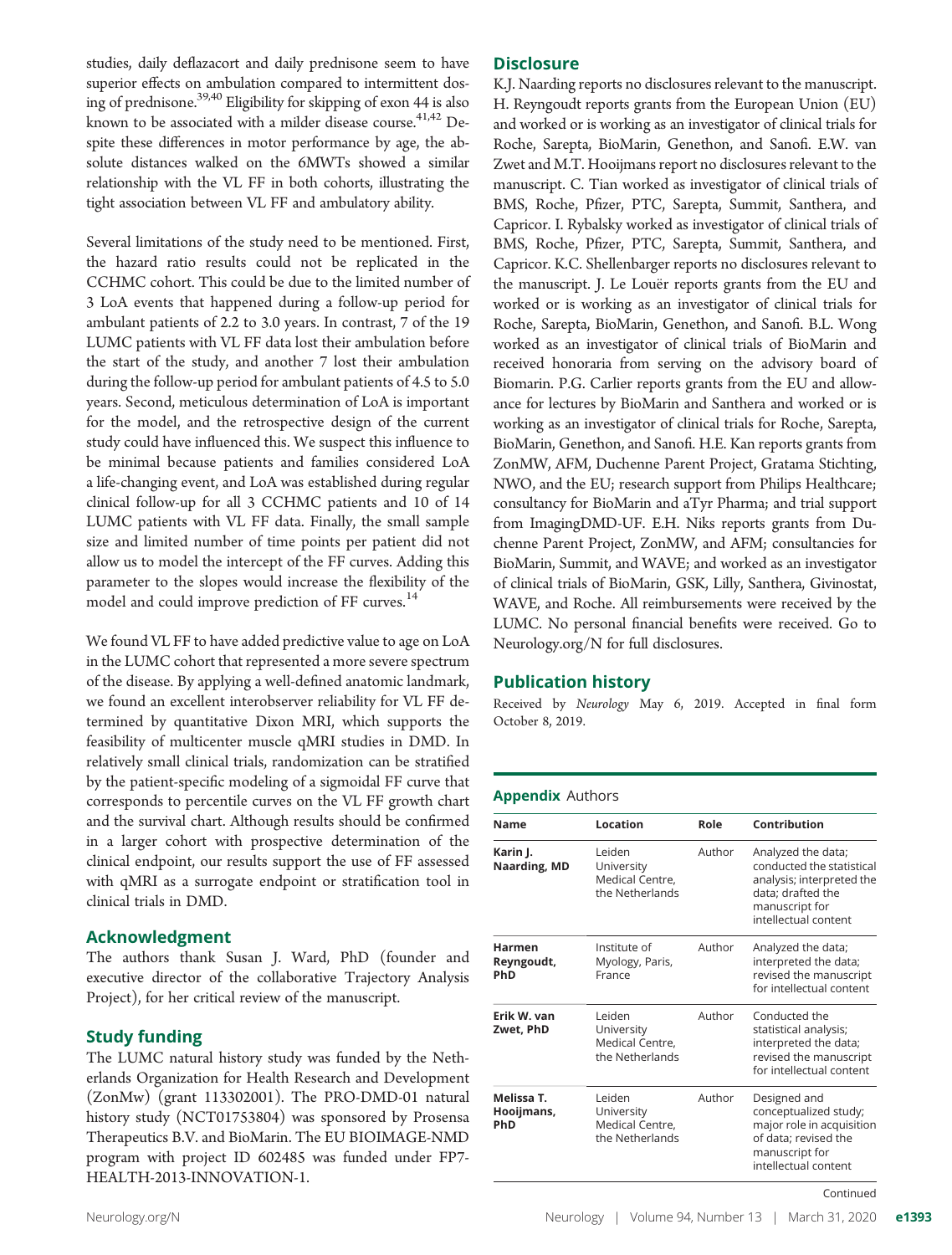#### Appendix (continued)

| <b>Name</b>                              | Location                                                          | Role   | Contribution                                                                                                         |
|------------------------------------------|-------------------------------------------------------------------|--------|----------------------------------------------------------------------------------------------------------------------|
| Cuixia Tian,<br>МD                       | Cincinnati<br>Children's<br><b>Hospital Medical</b><br>Centre, OH | Author | Role in acquisition of<br>data; revised the<br>manuscript for<br>intellectual content                                |
| Irina Rybalsky,<br>MD PhD                | Cincinnati<br>Children's<br><b>Hospital Medical</b><br>Centre, OH | Author | Role in acquisition of<br>data                                                                                       |
| Karen C.<br>Shellenbarger,<br><b>CNP</b> | Cincinnati<br>Children's<br><b>Hospital Medical</b><br>Centre, OH | Author | Role in acquisition of<br>data                                                                                       |
| Julien Le<br>Louër, BSc                  | Institute of<br>Myology, Paris,<br>France                         | Author | Analyzed the data                                                                                                    |
| Brenda L.<br>Wong, MD                    | Cincinnati<br>Children's<br><b>Hospital Medical</b><br>Centre, OH | Author | Role in acquisition of<br>data; interpreted the<br>data; revised the<br>manuscript for<br>intellectual content       |
| Pierre G.<br>Carlier, MD<br>PhD          | Institute of<br>Myology, Paris,<br>France                         | Author | Interpreted the data;<br>revised the manuscript<br>for intellectual content                                          |
| Hermien E.<br>Kan. PhD                   | Leiden<br>University<br>Medical Centre,<br>the Netherlands        | Author | Designed and<br>conceptualized study;<br>interpreted the data;<br>revised the manuscript<br>for intellectual content |
| Erik H. Niks,<br><b>MD PhD</b>           | Leiden<br>University<br>Medical Centre,<br>the Netherlands        | Author | Designed and<br>conceptualized study;<br>interpreted the data;<br>revised the manuscript<br>for intellectual content |

#### References

- 1. Cros D, Harnden P, Pellissier JF, Serratrice G. Muscle hypertrophy in Duchenne muscular dystrophy: a pathological and morphometric study. J Neurol 1989;236:43–47.
- 2. Verhaart IEC, Aartsma-Rus A. Therapeutic developments for Duchenne muscular dystrophy. Nat Rev Neurol 2019;15:373–386.
- Straub V, Balabanov P, Bushby K, et al. Stakeholder cooperation to overcome challenges in orphan medicine development: the example of Duchenne muscular dystrophy. Lancet Neurol 2016;15:882–890.
- 4. Barnard AM, Willcocks RJ, Finanger EL, et al. Skeletal muscle magnetic resonance biomarkers correlate with function and sentinel events in Duchenne muscular dystrophy. PLoS One 2018;13:e0194283.
- 5. Bonati U, Hafner P, Schädelin S, et al. Quantitative muscle MRI: a powerful surrogate outcome measure in Duchenne muscular dystrophy. Neuromuscul Disord 2015;25:679–685.
- 6. CDER, CBER. Duchenne muscular dystrophy and related dystrophinopathies: developing drugs for treatment: guidance for industry. Available at: [fda.gov/media/](https://www.fda.gov/media/92233/download) [92233/download](https://www.fda.gov/media/92233/download). Accessed May 1, 2019.
- 7. CHMP.Guideline on the clinical investigation of medicinal products for the treatment of Duchenne and Becker muscular dystrophy. Available at: [ema.europa.eu/docs/en\\_](http://www.ema.europa.eu/docs/en_GB/document_library/Scientific_guideline/2015/12/WC500199239.pdf) GB/document\_library/Scientifi[c\\_guideline/2015/12/WC500199239.pdf](http://www.ema.europa.eu/docs/en_GB/document_library/Scientific_guideline/2015/12/WC500199239.pdf). Accessed May 1, 2019.
- 8. Willcocks RJ, Rooney WD, Triplett WT, et al. Multicenter prospective longitudinal study of magnetic resonance biomarkers in a large Duchenne muscular dystrophy cohort. Ann Neurol 2016;79:535–547.
- 9. Wokke BH, van den Bergen JC, Versluis MJ, et al. Quantitative MRI and strength measurements in the assessment of muscle quality in Duchenne muscular dystrophy. Neuromuscul Disord 2014;24:409–416.
- 10. Godi C, Ambrosi A, Nicastro F, et al. Longitudinal MRI quantification of muscle degeneration in Duchenne muscular dystrophy. Ann Clin Transl Neurol 2016;3:607–622.
- 11. Azzabou N, Loureiro de Sousa P, Caldas E, Carlier PG. Validation of a generic approach to muscle water T2 determination at 3T in fat-infiltrated skeletal muscle. J Magn Reson Imaging 2015;41:645–653.
- 12. Forbes SC, Walter GA, Rooney WD, et al. Skeletal muscles of ambulant children with Duchenne muscular dystrophy: validation of multicenter study of evaluation with MR imaging and MR spectroscopy. Radiology 2013;269:198–207.
- 13. Hooijmans MT, Doorenweerd N, Baligand C, et al. Spatially localized phosphorous metabolism of skeletal muscle in Duchenne muscular dystrophy patients: 24-month follow-up. PLoS One 2017;12:e0182086.
- 14. Rooney WD, Berlow Y, Forbes SC, et al. Imaging in neuromuscular disease 2017: first International Conference on Imaging in Neuromuscular Disease, 19th—21st November 2017, Berlin, Germany; abstract 44: statistical modeling of 5-year longitudinal data from a large cohort of Duchenne muscular dystrophy (DMD) subjects: an interim look at temporal characteristics of disease progression from the ImagingDMD study. J Neuromuscul Dis 2017;4:S1–s63.
- 15. Fischmann A, Hafner P, Gloor M, et al. Quantitative MRI and loss of free ambulation in Duchenne muscular dystrophy. J Neurol 2013;260:969–974.
- 16. Wary C, Azzabou N, Giraudeau C, et al. Quantitative NMRI and NMRS identify augmented disease progression after loss of ambulation in forearms of boys with Duchenne muscular dystrophy. NMR Biomed 2015;28:1150–1162.
- 17. Akima H, Lott D, Senesac C, et al. Relationships of thigh muscle contractile and noncontractile tissue with function, strength, and age in boys with Duchenne muscular dystrophy. Neuromuscul Disord 2012;22:16–25.
- Hogrel JY, Wary C, Moraux A, et al. Longitudinal functional and NMR assessment of upper limbs in Duchenne muscular dystrophy. Neurology 2016;86:1022–1030.
- 19. Willcocks RJ, Triplett WT, Forbes SC, et al. Magnetic resonance imaging of the proximal upper extremity musculature in boys with Duchenne muscular dystrophy. J Neurol 2017;264:64–71.
- 20. Gaeta M, Messina S, Mileto A, et al. Muscle fat-fraction and mapping in Duchenne muscular dystrophy: evaluation of disease distribution and correlation with clinical assessments: preliminary experience. Skeletal Radiol 2012;41:955–961.
- 21. van den Bergen JC, Ginjaar HB, van Essen AJ, et al. Forty-five years of Duchenne muscular dystrophy in the Netherlands. J Neuromuscul Dis 2014;1:99–109.
- 22. Hooijmans MT, Damon BM, Froeling M, et al. Evaluation of skeletal muscle DTI in patients with Duchenne muscular dystrophy. NMR Biomed 2015;28:1589–1597.
- 23. Hooijmans MT, Niks EH, Burakiewicz J, et al. Non-uniform muscle fat replacement along the proximodistal axis in Duchenne muscular dystrophy. Neuromuscul Disord 2017;27:458–464.
- 24. Chrzanowski SM, Baligand C, Willcocks RJ, et al. Multi-slice MRI reveals heterogeneity in disease distribution along the length of muscle in Duchenne muscular dystrophy. Acta Myol 2017;36:151–162.
- 25. Gold GE, Han E, Stainsby J, Wright G, Brittain J, Beaulieu C. Musculoskeletal MRI at 3.0 T: relaxation times and image contrast. AJR Am J Roentgenol 2004;183:343–351.
- 26. Cicchetti DV, Sparrow SA. Developing criteria for establishing interrater reliability of specific items: applications to assessment of adaptive behavior. Am J Ment Defic 1981; 86:127–137.
- 27. Goemans N, Vanden Hauwe M, Signorovitch J, Swallow E, Song J. Individualized prediction of changes in 6-minute walk distance for patients with Duchenne muscular dystrophy. PLoS One 2016;11:e0164684.
- 28. Mercuri E, Signorovitch JE, Swallow E, Song J, Ward SJ. Categorizing natural history trajectories of ambulatory function measured by the 6-minute walk distance in patients with Duchenne muscular dystrophy. Neuromuscul Disord 2016;26:576–583.
- 29. McDonald CM, Henricson EK, Abresch RT, et al. The 6-minute walk test and other endpoints in Duchenne muscular dystrophy: longitudinal natural history observations over 48 weeks from a multicenter study. Muscle Nerve 2013;48:343–356.
- 30. Pane M, Mazzone ES, Fanelli L, et al. Reliability of the performance of upper limb assessment in Duchenne muscular dystrophy. Neuromuscul Disord 2014;24:201–206.
- 31. Bushby K, Finkel R, Wong B, et al. Ataluren treatment of patients with nonsense mutation dystrophinopathy. Muscle Nerve 2014;50:477–487.
- 32. Goemans N, Mercuri E, Belousova E, et al. A randomized placebo-controlled phase 3 trial of an antisense oligonucleotide, drisapersen, in Duchenne muscular dystrophy. Neuromuscul Disord 2018;28:4–15.
- 33. Mul K, Vincenten SCC, Voermans NC, et al. Adding quantitative muscle MRI to the FSHD clinical trial toolbox. Neurology 2017;89:2057–2065.
- 34. Hernando D, Sharma SD, Aliyari Ghasabeh M, et al. Multisite, multivendor validation of the accuracy and reproducibility of proton-density fat-fraction quantification at 1.5T and 3T using a fat-water phantom. Magn Reson Med 2017;77:1516–1524.
- 35. McDonald CM, Campbell C, Torricelli RE, et al. Ataluren in patients with nonsense mutation Duchenne muscular dystrophy (ACT DMD): a multicentre, randomised, double-blind, placebo-controlled, phase 3 trial. Lancet 2017;390:1489–1498.
- 36. Pane M, Mazzone ES, Sivo S, et al. Long term natural history data in ambulant boys with Duchenne muscular dystrophy: 36-month changes. PLoS One 2014;9:e108205.
- 37. Griggs RC, Miller JP, Greenberg CR, et al. Efficacy and safety of deflazacort vs prednisone and placebo for Duchenne muscular dystrophy. Neurology 2016;87:2123–2131.
- 38. Matthews E, Brassington R, Kuntzer T, Jichi F, Manzur AY. Corticosteroids for the treatment of Duchenne muscular dystrophy. Cochrane Database Syst Rev 2016:CD003725.
- 39. Ricotti V, Ridout DA, Scott E, et al. Long-term benefits and adverse effects of intermittent versus daily glucocorticoids in boys with Duchenne muscular dystrophy. J Neurol Neurosurg Psychiatry 2013;84:698–705.
- 40. McDonald CM, Henricson EK, Abresch RT, et al. Long-term effects of glucocorticoids on function, quality of life, and survival in patients with Duchenne muscular dystrophy: a prospective cohort study. Lancet 2018;391:451–461.
- 41. Pane M, Mazzone ES, Sormani MP, et al. 6 Minute walk test in Duchenne MD patients with different mutations: 12 month changes. PLoS One 2014;9:e83400.
- 42. van den Bergen JC, Ginjaar HB, Niks EH, et al. Prolonged ambulation in Duchenne patients with a mutation amenable to exon 44 skipping. J Neuromuscul Dis 2014;1:91–94.
- 43. Schönbeck Y, Talma H, van Dommelen P, et al. The world's tallest nation has stopped growing taller: the height of Dutch children from 1955 to 2009. Pediatr Res 2013;73: 371–377.